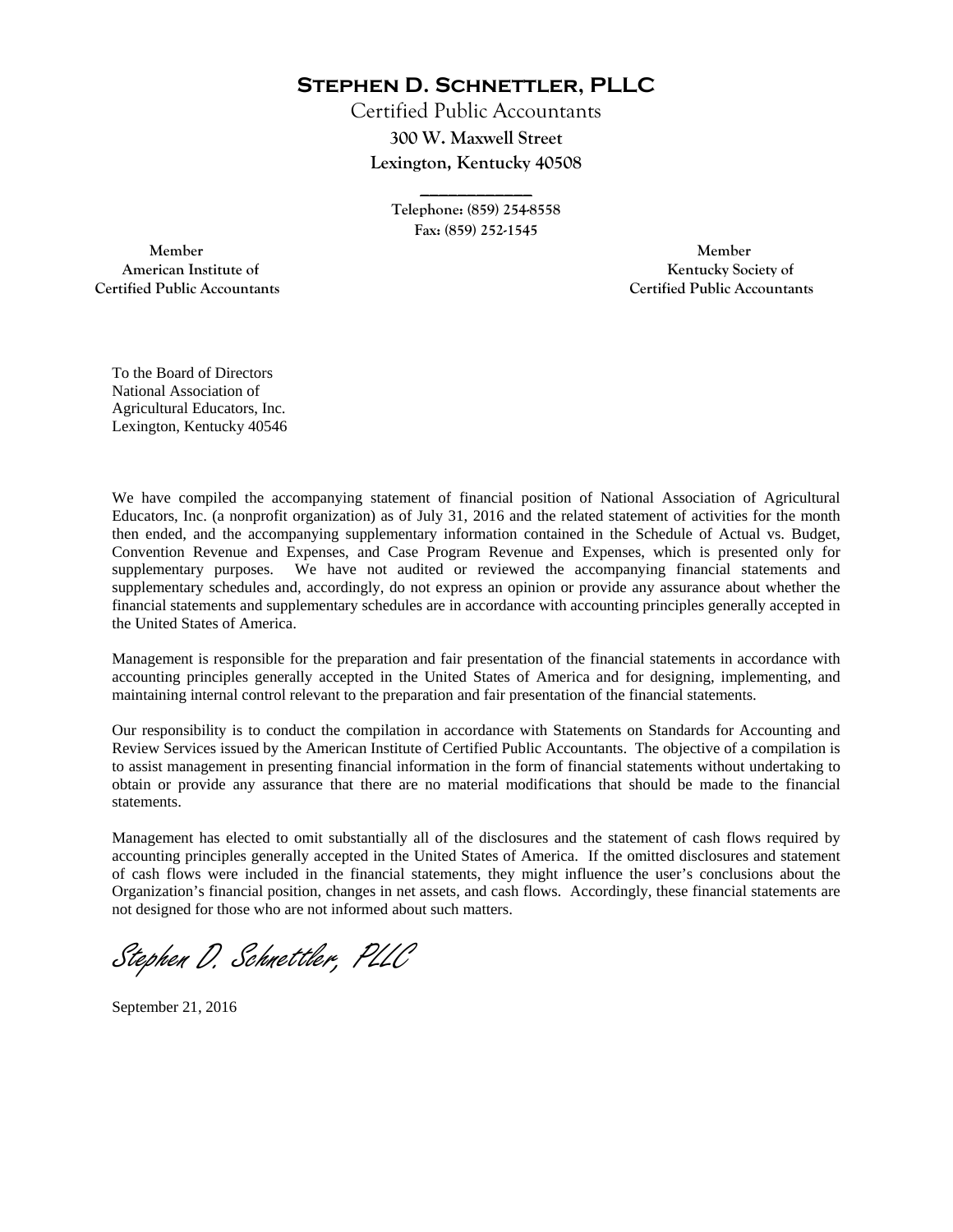## NATIONAL ASSOCIATION OF AGRICULTURAL EDUCATORS, INC. **Statement of Financial Position** July 31, 2016

| <b>ASSETS</b>                           |                 |
|-----------------------------------------|-----------------|
| Cash on deposit                         | \$<br>641,534   |
| Investments - operating fund            | 609,420         |
| Investments - life membership fund      | 210,797         |
| Accounts receivable                     | 583,308         |
| Inventory                               | 5,000           |
| Prepaid expenses                        | 42,896          |
| Property and equipment - CASE           | 542             |
| Property and equipment                  | 12,037          |
| <b>TOTAL ASSETS</b>                     | \$<br>2,105,534 |
| <b>LIABILITIES AND NET ASSETS</b>       |                 |
| <b>LIABILITIES</b>                      |                 |
| Accounts payable                        | \$<br>248,504   |
| Accrued leave payable                   | 41,327          |
| Other current liabilities               | 9,840           |
| <b>TOTAL LIABILITIES</b>                | 299,671         |
| <b>NET ASSETS</b>                       |                 |
| Unrestricted net assets:                |                 |
| Current operation                       | 974,915         |
| Board designated for special purposes   | 208,415         |
| Temporarily restricted net assets       | 1,020           |
| <b>CASE Project</b>                     | 621,513         |
| <b>TOTAL NET ASSETS</b>                 | 1,805,863       |
| <b>TOTAL LIABILITIES AND NET ASSETS</b> | \$<br>2,105,534 |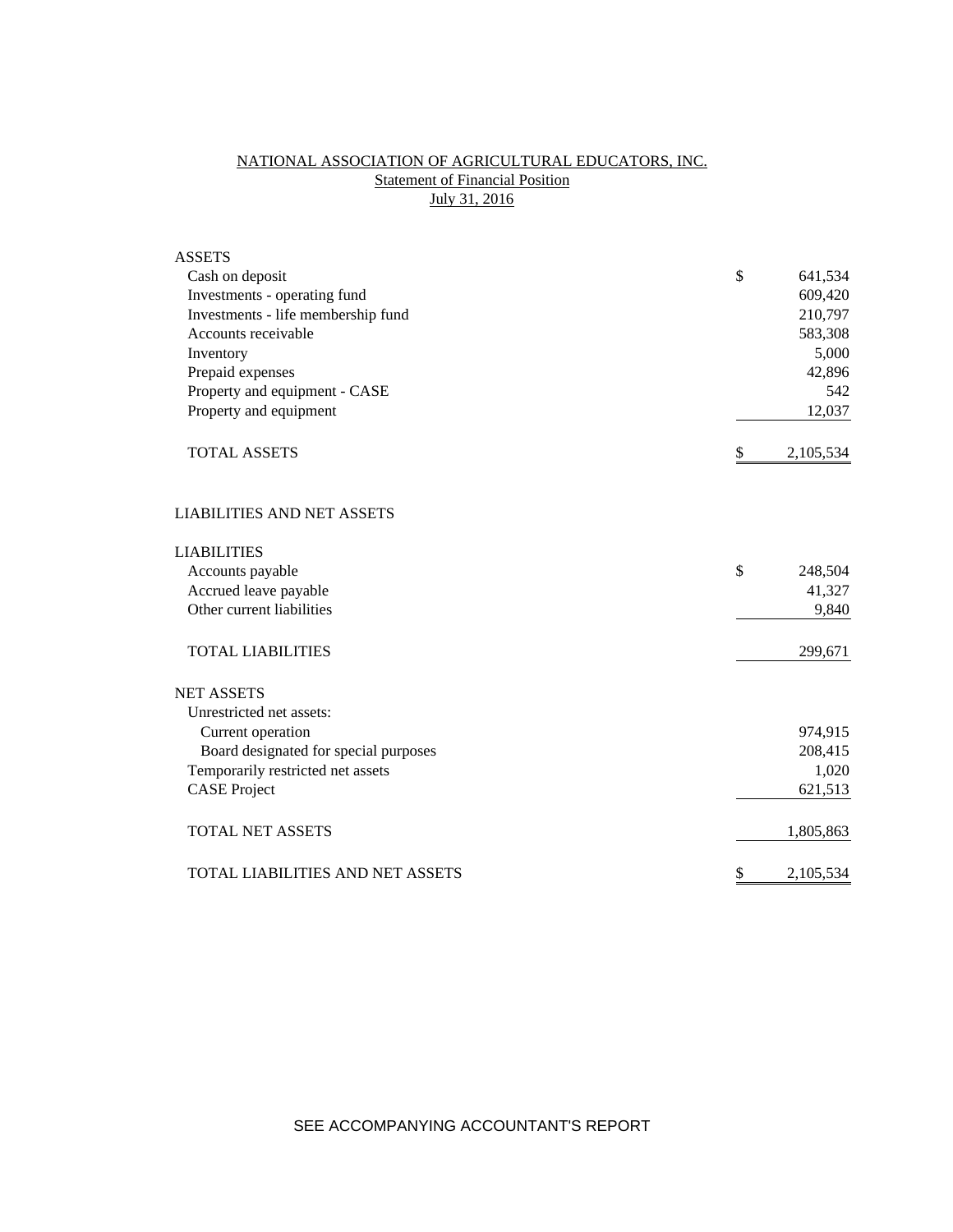### NATIONAL ASSOCIATION OF AGRICULTURAL EDUCATORS, INC. Statement of Activities For the Month ended July 31, 2016

|                                       |                       | Unrestricted  |                     |                           |                 |                 |
|---------------------------------------|-----------------------|---------------|---------------------|---------------------------|-----------------|-----------------|
|                                       | Current<br>Operations |               | Board<br>Designated | Temporarily<br>Restricted | CASE<br>Project | Total           |
| Revenue, Gains and Losses             |                       |               |                     |                           |                 |                 |
| Membership dues                       | \$<br>2,290           | \$            |                     | \$                        | \$              | \$<br>2,290     |
| Convention registration               |                       |               |                     |                           |                 |                 |
| Sponsorship and awards                |                       |               |                     |                           |                 |                 |
| Merchandise sales                     | 1,354                 |               |                     |                           |                 | 1,354           |
| Contributions                         |                       |               |                     | 50                        |                 | 50              |
| Management fees                       |                       |               |                     |                           |                 |                 |
| Net realized and unrealized           |                       |               |                     |                           |                 |                 |
| gains (losses) on securities          | 30.705                |               |                     |                           |                 | 30,705          |
| Interest and dividends                |                       | 444           |                     |                           |                 | 444             |
| FFA Foundation projects               | $\overline{a}$        |               |                     |                           |                 |                 |
| CASE Program income                   | L.                    |               |                     |                           | 287,542         | 287,542         |
| Other income                          |                       | 669           |                     |                           |                 | 669             |
| Total Revenue, Gaines and Losses      | 35,462                |               |                     | 50                        | 287,542         | 323,054         |
| Net Assets Released from Restrictions |                       |               |                     |                           |                 |                 |
| Total Revenue, Gains and Losses       |                       |               |                     |                           |                 |                 |
| and Reclassifications                 | 35,462                |               |                     | 50                        | 287,542         | 323,054         |
| Expenses                              |                       |               |                     |                           |                 |                 |
| General expenses                      | 104,364               |               |                     |                           |                 | 104,364         |
| FFA Foundation projects               |                       |               |                     |                           |                 |                 |
| <b>CASE Program expenses</b>          |                       |               |                     |                           | 167,824         | 167,824         |
| Convention expenses                   | 2,722                 |               |                     |                           |                 | 2,722           |
| Total expenses                        | 107,086               |               |                     |                           | 167,824         | 274,910         |
| INCREASE (DECREASE) IN NET ASSETS     | (71, 624)             |               |                     | 50                        | 119,718         | 48,144          |
| NET ASSETS AT BEGINNING OF PERIOD     | 1,046,539             |               | 208,415             | 970                       | 501,795         | 1,757,719       |
| NET ASSETS AT END OF PERIOD           | \$<br>974,915         | <sup>\$</sup> | 208,415             | \$<br>1,020               | \$<br>621,513   | 1,805,863<br>\$ |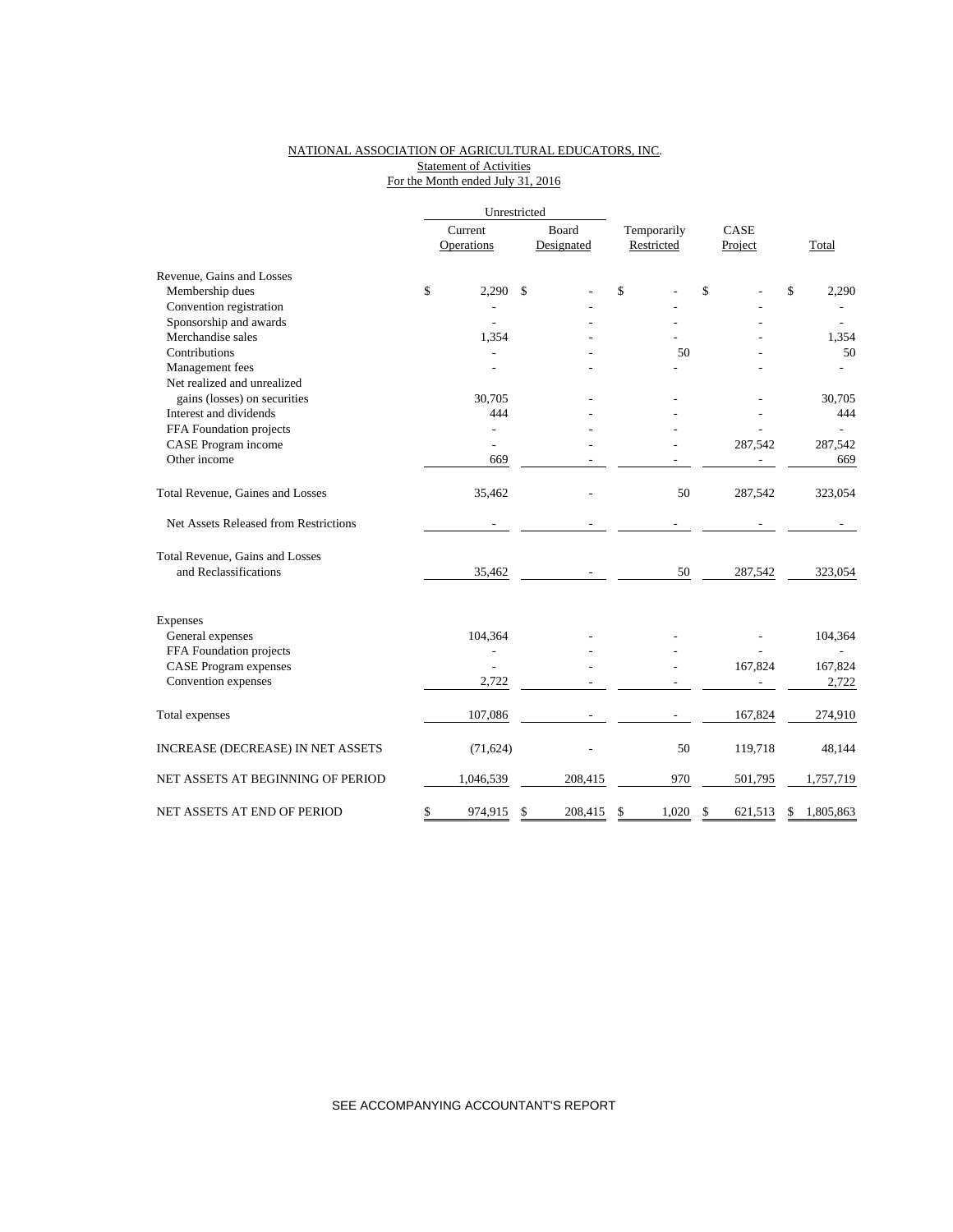# NATIONAL ASSOCIATION OF AGRICULTURAL EDUCATORS, INC.

Schedule of Actual vs. Budget

|                                                       | For the Month Ended July 31, 2016 |                               |  |                               |              |                                   |                               |                              |                                  |  |
|-------------------------------------------------------|-----------------------------------|-------------------------------|--|-------------------------------|--------------|-----------------------------------|-------------------------------|------------------------------|----------------------------------|--|
|                                                       |                                   | <b>MONTH</b><br><b>ACTUAL</b> |  | <b>MONTH</b><br><b>BUDGET</b> |              | <b>MONTH</b><br><b>\$VARIANCE</b> | YEAR TO DATE<br><b>ACTUAL</b> | <b>YEAR</b><br><b>BUDGET</b> | <b>YEAR</b><br><b>\$VARIANCE</b> |  |
| <b>REVENUE</b>                                        |                                   |                               |  |                               |              |                                   |                               |                              |                                  |  |
| Member dues                                           | \$                                | $1,540$ \$                    |  | 32,907                        | $\mathbb{S}$ | $(31,367)$ \$                     | 1,540                         | $\mathcal{S}$<br>394,880     | (393, 340)<br>-\$                |  |
| Corporate membership dues                             |                                   | 750                           |  | 2,563                         |              | (1, 813)                          | 750                           | 30,750                       | (30,000)                         |  |
| Delmar scholarships                                   |                                   | L.                            |  | 625                           |              | (625)                             |                               | 7,500                        | (7,500)                          |  |
| Foundation management fees                            |                                   | ÷                             |  | 7,917                         |              | (7,917)                           |                               | 95,000                       | (95,000)                         |  |
| Interest and dividends                                |                                   | 285                           |  | 2,917                         |              | (2,632)                           | 285                           | 35,000                       | (34, 715)                        |  |
| Net realized and unrealized                           |                                   |                               |  |                               |              |                                   |                               |                              |                                  |  |
| gains (losses) on securities                          |                                   | 30,705                        |  | ÷.                            |              | 30,705                            | 30,705                        |                              | 30,705                           |  |
| Merchandise sales                                     |                                   | 1,354                         |  | 833                           |              | 521                               | 1,354                         | 10,000                       | (8,646)                          |  |
| Investment income, Life Fund                          |                                   | 159                           |  | 917                           |              | (758)                             | 159                           | 11,000                       | (10, 841)                        |  |
| Contributions, Legislative Fund                       |                                   | 50                            |  | u.                            |              | 50                                | 50                            |                              | 50                               |  |
| Miscellaneous income                                  |                                   | L.                            |  | 833                           |              | (833)                             |                               | 10,000                       | (10,000)                         |  |
| Scholarship raffle proceeds                           |                                   | ÷,                            |  | 125                           |              | (125)                             |                               | 1,500                        | (1,500)                          |  |
| National Teach Ag Campaign                            |                                   | ÷,                            |  | 37,500                        |              | (37,500)                          | $\equiv$                      | 450,000                      | (450,000)                        |  |
| Teacher crisis fund                                   |                                   | 669                           |  | ÷,                            |              | 669                               | 669                           |                              | 669                              |  |
| <b>BFRDP</b> Grant                                    |                                   | $\blacksquare$                |  | ÷.                            |              | ÷,                                | $\sim$                        |                              |                                  |  |
| AEM business manager stipend                          |                                   | $\overline{a}$                |  | 333                           |              | (333)                             |                               | 4,000                        | (4,000)                          |  |
| CASE management fee                                   |                                   |                               |  | 2,000                         |              | (2,000)                           |                               | 24,000                       | (24,000)                         |  |
| Council MMM management fee                            |                                   | L.                            |  | 417                           |              | (417)                             |                               | 5,000                        | (5,000)                          |  |
| COP                                                   |                                   | L.                            |  | L.                            |              | $\overline{a}$                    |                               |                              |                                  |  |
| FFA Foundation project - TTTK                         |                                   |                               |  | 3,875                         |              | (3,875)                           |                               | 46,500                       | (46,500)                         |  |
| FFA Foundation project - OPAP                         |                                   |                               |  | 917                           |              | (917)                             |                               | 11,000                       | (11,000)                         |  |
| FFA Foundation project - OMSP                         |                                   |                               |  | 917                           |              | (917)                             | $\overline{a}$                | 11,000                       | (11,000)                         |  |
| FFA Foundation project - OT                           |                                   |                               |  | 917                           |              | (917)                             |                               | 11,000                       | (11,000)                         |  |
| FFA Foundation project - OYM                          |                                   |                               |  | 917                           |              | (917)                             |                               | 11,000                       | (11,000)                         |  |
| FFA Foundation project - Lifetime Achievement         |                                   |                               |  | 208                           |              | (208)                             |                               | 2,500                        | (2,500)                          |  |
| FFA Foundation project - Outstanding Service Citation |                                   |                               |  | L.                            |              |                                   |                               |                              |                                  |  |
| FFA Foundation teacher workshop                       |                                   |                               |  | 1,667                         |              | (1,667)                           |                               | 20,000                       | (20,000)                         |  |
| FFA Foundation upper division scholarships            |                                   |                               |  | 1,833                         |              | (1, 833)                          |                               | 22,000                       | (22,000)                         |  |
| FFA Foundation Agriscience Teacher                    |                                   |                               |  | 667                           |              | (667)                             |                               | 8,000                        | (8,000)                          |  |
| FFA Foundation NATAA/NAII                             |                                   |                               |  | 10,000                        |              | (10,000)                          |                               | 120,000                      | (120,000)                        |  |
| FFA Foundation project - XLR8                         |                                   |                               |  | 2,000                         |              | (2,000)                           |                               | 24,000                       | (24,000)                         |  |
| FFA Foundation communities of practice                |                                   |                               |  | 4,783                         |              | (4,783)                           |                               | 57,400                       | (57, 400)                        |  |
| FFA Foundation convention internet lounge             |                                   |                               |  | L,                            |              |                                   |                               |                              |                                  |  |
| CASE program net income                               |                                   | 119,718                       |  | $\sim$                        |              | 119,718                           | 119,718                       |                              | 119,718                          |  |
| Convention net income                                 |                                   | (2, 722)                      |  | 5,005                         |              | (7, 727)                          | (2,722)                       | 53,050                       | (55, 772)                        |  |

| TOTAL REVENUE                    | 152,508 | 123,593 | 28,915  | 152,508                  | 1,476,080 | (1,323,572) |
|----------------------------------|---------|---------|---------|--------------------------|-----------|-------------|
| EXPENSES                         |         |         |         |                          |           |             |
| <b>Salaries</b>                  | 36,605  | 30,331  | 6,274   | 36,605                   | 363,967   | (327, 362)  |
| Taxes and benefits               | 8,238   | 8,419   | (181)   | 8,238                    | 101,023   | (92, 785)   |
| Computer service                 | 2,675   | 667     | 2,008   | 2,675                    | 8,000     | (5,325)     |
| Telephone                        | 447     | 417     | 30      | 447                      | 5,000     | (4, 553)    |
| Accounting                       | 650     | 1,317   | (667)   | 650                      | 15,800    | (15, 150)   |
| Depreciation                     | 277     | 333     | (56)    | 277                      | 4,000     | (3,723)     |
| Rent                             |         | 629     | (629)   | $\equiv$                 | 7,550     | (7,550)     |
| Insurance                        | 773     | 833     | (60)    | 773                      | 10,000    | (9,227)     |
| Legal                            |         | 83      | (83)    |                          | 1,000     | (1,000)     |
| Office Supplies                  | 1,936   | 833     | 1,103   | 1,936                    | 10,000    | (8,064)     |
| Bank charges and investment fees | 1,857   | 8       | 1,849   | 1,857                    | 100       | 1,757       |
| Printing, general                | 123     | 250     | (127)   | 123                      | 3,000     | (2,877)     |
| Staff training                   |         | 42      | (42)    |                          | 500       | (500)       |
| Taxes and licenses               |         | 8       | (8)     | $\overline{\phantom{a}}$ | 100       | (100)       |
| Membership and contributions     |         | 1,667   | (1,667) |                          | 20,000    | (20,000)    |
| Travel, staff                    | 2,603   | 2,917   | (314)   | 2,603                    | 35,000    | (32, 397)   |
| Promotion and marketing          | 1,752   | 1,250   | 502     | 1,752                    | 15,000    | (13,248)    |
| Merchandise and diaries          |         | 208     | (208)   |                          | 2,500     | (2,500)     |
| Photocopying                     |         | 8       | (8)     |                          | 100       | (100)       |
| Postage, general                 | 568     | 542     | 26      | 568                      | 6,500     | (5,932)     |
| Professional liability insurance |         | 3,183   | (3,183) |                          | 38,200    | (38,200)    |
| Public relations                 | 273     | 83      | 190     | 273                      | 1,000     | (727)       |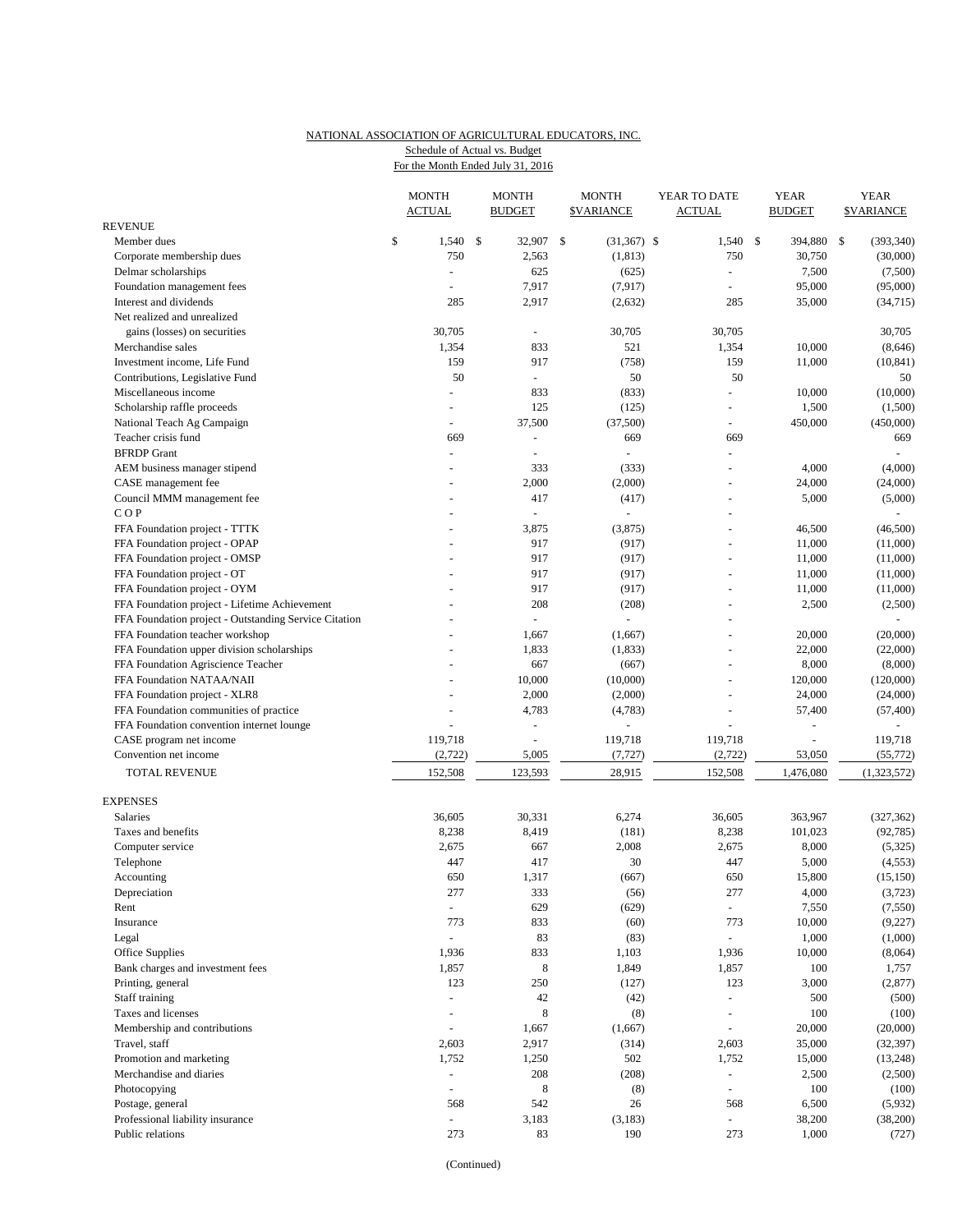### NATIONAL ASSOCIATION OF AGRICULTURAL EDUCATORS, INC. Schedule of Actual vs. Budget

For the Month Ended July 31, 2016

|                                                       | <b>MONTH</b><br><b>ACTUAL</b> | <b>MONTH</b><br><b>BUDGET</b> | <b>MONTH</b><br><b>\$VARIANCE</b> | YEAR TO DATE<br><b>ACTUAL</b> | <b>YEAR</b><br><b>BUDGET</b> | <b>YEAR</b><br><b><i>SVARIANCE</i></b> |
|-------------------------------------------------------|-------------------------------|-------------------------------|-----------------------------------|-------------------------------|------------------------------|----------------------------------------|
| Scholarships                                          |                               | 2,583                         | (2, 583)                          |                               | 31,000                       | (31,000)                               |
| Travel, regional secretaries                          |                               | 1,500                         | (1,500)                           |                               | 18,000                       | (18,000)                               |
| Travel, board of directors                            | 6,853                         | 3,333                         | 3,520                             | 6,853                         | 40,000                       | (33, 147)                              |
| Nat'l Teach Ag Campaign                               | 12,840                        | 34,167                        | (21, 327)                         | 12,840                        | 410,000                      | (397, 160)                             |
| FFA Foundation project - TTTK                         | $\blacksquare$                | 3,875                         | (3,875)                           | $\equiv$                      | 46,500                       | (46,500)                               |
| FFA Foundation project - OPAP                         |                               | 917                           | (917)                             |                               | 11,000                       | (11,000)                               |
| FFA Foundation project - OMSP                         |                               | 917                           | (917)                             |                               | 11,000                       | (11,000)                               |
| FFA Foundation project - OT                           |                               | 917                           | (917)                             |                               | 11,000                       | (11,000)                               |
| FFA Foundation project - OYM                          |                               | 917                           | (917)                             |                               | 11,000                       | (11,000)                               |
| FFA Foundation project - Lifetime achievement         |                               | 208                           | (208)                             |                               | 2,500                        | (2,500)                                |
| FFA Foundation project - Outstanding service citation |                               |                               |                                   |                               |                              |                                        |
| FFA Foundation teacher workshop                       |                               |                               |                                   |                               |                              |                                        |
| FFA Foundation Regional Grants                        |                               |                               |                                   |                               |                              |                                        |
| FFA Foundation Agrisciense Teachers                   | ÷                             |                               |                                   |                               |                              |                                        |
| FFA Foundation XLR8                                   | 852                           | 2,000                         | (1, 148)                          | 852                           | 24,000                       | (23, 148)                              |
| FFA Foundation convention internet lounge             | L.                            | ä,                            |                                   |                               |                              |                                        |
| DuPont Agriscience                                    | 23,224                        | 667                           | 22,557                            | 23,224                        | 8,000                        | 15,224                                 |
| Regional grants                                       |                               | $\overline{\phantom{a}}$      |                                   | $\sim$                        |                              |                                        |
| NPS expense                                           |                               | 417                           | (417)                             |                               | 5,000                        | (5,000)                                |
| Webinar expense                                       | ÷.                            | 100                           | (100)                             |                               | 1,200                        | (1,200)                                |
| Teacher crisis fund                                   | 500                           |                               | 500                               | 500                           |                              | 500                                    |
| Communities of practice expense                       | $\overline{a}$                | 3,167                         | (3,167)                           |                               | 38,000                       | (38,000)                               |
| Substitute teacher hire behinds                       | $\blacksquare$                | 42                            | (42)                              | $\sim$                        | 500                          | (500)                                  |
| Website                                               | 1,050                         | 1,083                         | (33)                              | 1,050                         | 13,000                       | (11,950)                               |
| NATAA stipends                                        | ÷.                            | 10,000                        | (10,000)                          | ÷.                            | 120,000                      | (120,000)                              |
| <b>BFRDP</b> expense                                  |                               |                               |                                   |                               |                              |                                        |
| <b>BFPD</b> contract labor                            |                               |                               |                                   |                               |                              |                                        |
| Credit card expense                                   | 268                           | 208                           | 60                                | 268                           | 2,500                        | (2, 232)                               |
| Miscellaneous                                         | $\overline{a}$                | $\overline{a}$                | $\sim$                            | $\overline{a}$                | $\overline{\phantom{a}}$     |                                        |
| TOTAL EXPENSES                                        | 104,364                       | 121,046                       | (16, 682)                         | 104,364                       | 1,452,540                    | (1,348,176)                            |
| NET INCOME (LOSS)                                     | 48,144<br>\$                  | 2,547<br>\$                   | \$<br>45,597                      | 48,144<br>\$                  | \$<br>23,540                 | \$<br>24,604                           |

### SEE ACCOMPANYING ACCOUNTANT'S REPORT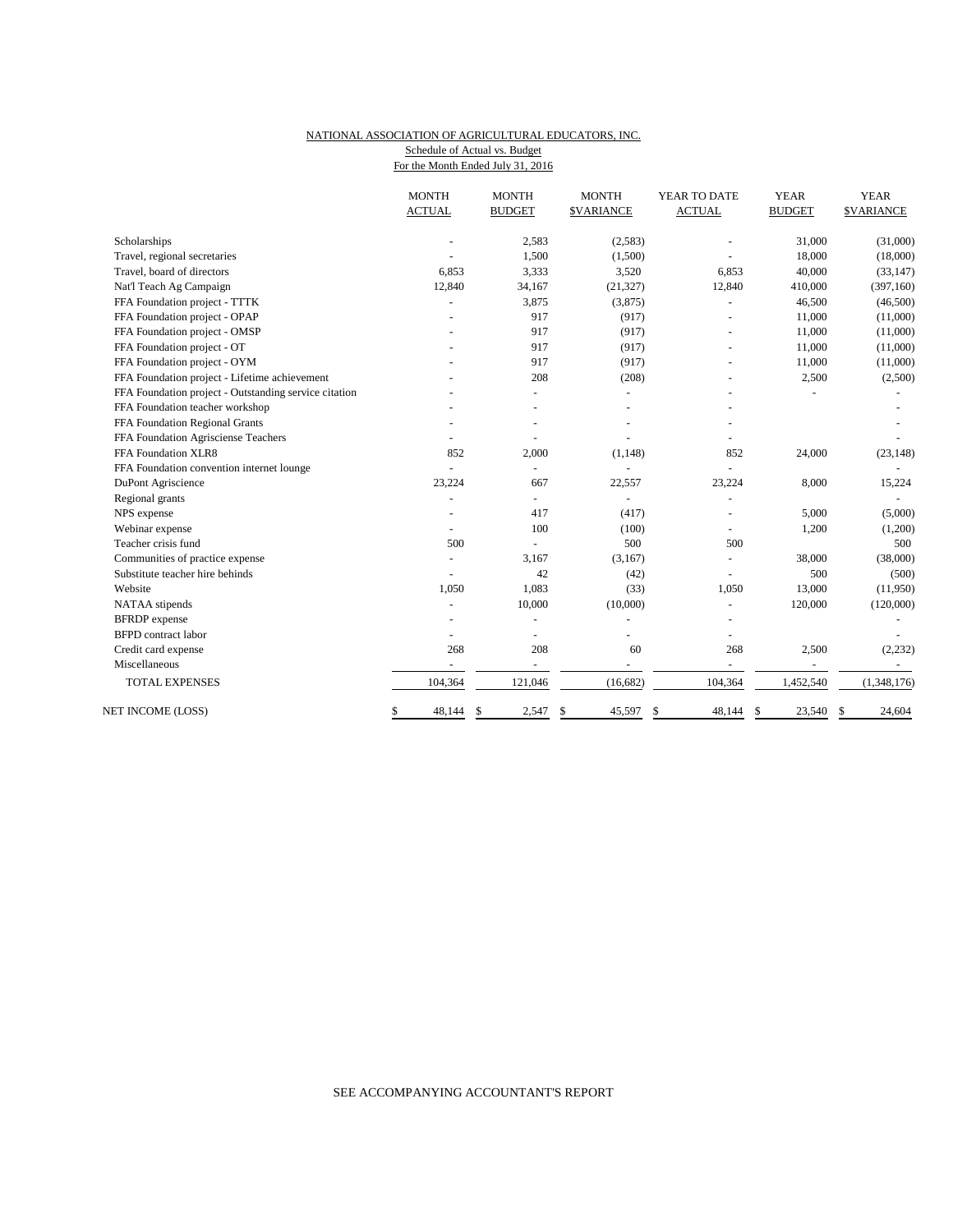#### NATIONAL ASSOCIATION OF AGRICULTURAL EDUCATORS, INC. Schedule of Convention Revenue and Expenses For the Month Ended July 31, 2016

|                                           | <b>MONTH</b><br><b>ACTUAL</b> |          | <b>MONTH</b><br><b>BUDGET</b> | <b>SVARIANCE</b> |              | YEAR TO DATE<br><b>ACTUAL</b> |    | <b>YEAR</b><br><b>BUDGET</b> |  | <b>YEAR</b><br><b>SVARIANCE</b> |  |
|-------------------------------------------|-------------------------------|----------|-------------------------------|------------------|--------------|-------------------------------|----|------------------------------|--|---------------------------------|--|
| <b>REVENUE</b>                            |                               |          |                               |                  |              |                               |    |                              |  |                                 |  |
| Convention, registration                  | \$                            |          | \$<br>9,583                   | $\mathbf{s}$     | $(9,583)$ \$ |                               | \$ | 115,000 \$                   |  | (115,000)                       |  |
| Convention, trade show                    |                               |          |                               |                  |              |                               |    |                              |  |                                 |  |
| Convention, sponsorships - FFA Foundation |                               |          | 4,583                         |                  | (4,583)      |                               |    | 55,000                       |  | (55,000)                        |  |
| Convention, host state social             |                               |          |                               |                  |              |                               |    |                              |  |                                 |  |
| Convention, sponsorships                  |                               |          | 1,333                         |                  | (1, 333)     |                               |    | 16,000                       |  | (16,000)                        |  |
| <b>TOTAL REVENUE</b>                      |                               |          | 15,499                        |                  | (15, 499)    |                               |    | 186,000                      |  | (186,000)                       |  |
| <b>EXPENSES</b>                           |                               |          |                               |                  |              |                               |    |                              |  |                                 |  |
| Convention, plaques and trophies          |                               |          | 242                           |                  | (242)        |                               |    | 2,900                        |  | (2,900)                         |  |
| Convention, printing                      |                               |          |                               |                  |              |                               |    |                              |  |                                 |  |
| Convention, awards                        |                               |          |                               |                  |              |                               |    | 7,000                        |  | (7,000)                         |  |
| Convention, meal functions                |                               |          | 833                           |                  | (833)        |                               |    | 10,000                       |  | (10,000)                        |  |
| Convention, promotion and marketing       |                               | 499      | 208                           |                  | 291          | 499                           |    | 2,500                        |  | (2,001)                         |  |
| Convention, postage and shipping          |                               |          | 333                           |                  | (333)        |                               |    | 4,000                        |  | (4,000)                         |  |
| Convention, equipment rental              |                               |          | 1,583                         |                  | (1,583)      |                               |    | 19,000                       |  | (19,000)                        |  |
| Convention, host state social             |                               |          |                               |                  |              |                               |    |                              |  |                                 |  |
| Convention, committee expense             |                               |          | 379                           |                  | (379)        |                               |    | 4,550                        |  | (4,550)                         |  |
| Convention, sponsorships - FFA Foundation |                               |          | 4,583                         |                  | (4,583)      |                               |    | 55,000                       |  | (55,000)                        |  |
| Convention, travel/board of directors     |                               | 660      | 1,333                         |                  | (673)        | 660                           |    | 16,000                       |  | (15,340)                        |  |
| Convention, staff travel                  |                               | 1,563    | 1,000                         |                  | 563          | 1,563                         |    | 12,000                       |  | (10, 437)                       |  |
| <b>TOTAL EXPENSES</b>                     |                               | 2,722    | 10,494                        |                  | (7, 772)     | 2,722                         |    | 132,950                      |  | (130, 228)                      |  |
| NET INCOME (LOSS)                         | S                             | (2, 722) | 5,005<br>S                    | \$               | (7, 727)     | (2,722)<br>\$                 | \$ | 53,050                       |  | (55, 772)                       |  |

SEE ACCOMPANYING ACCOUNTANT'S REPORT